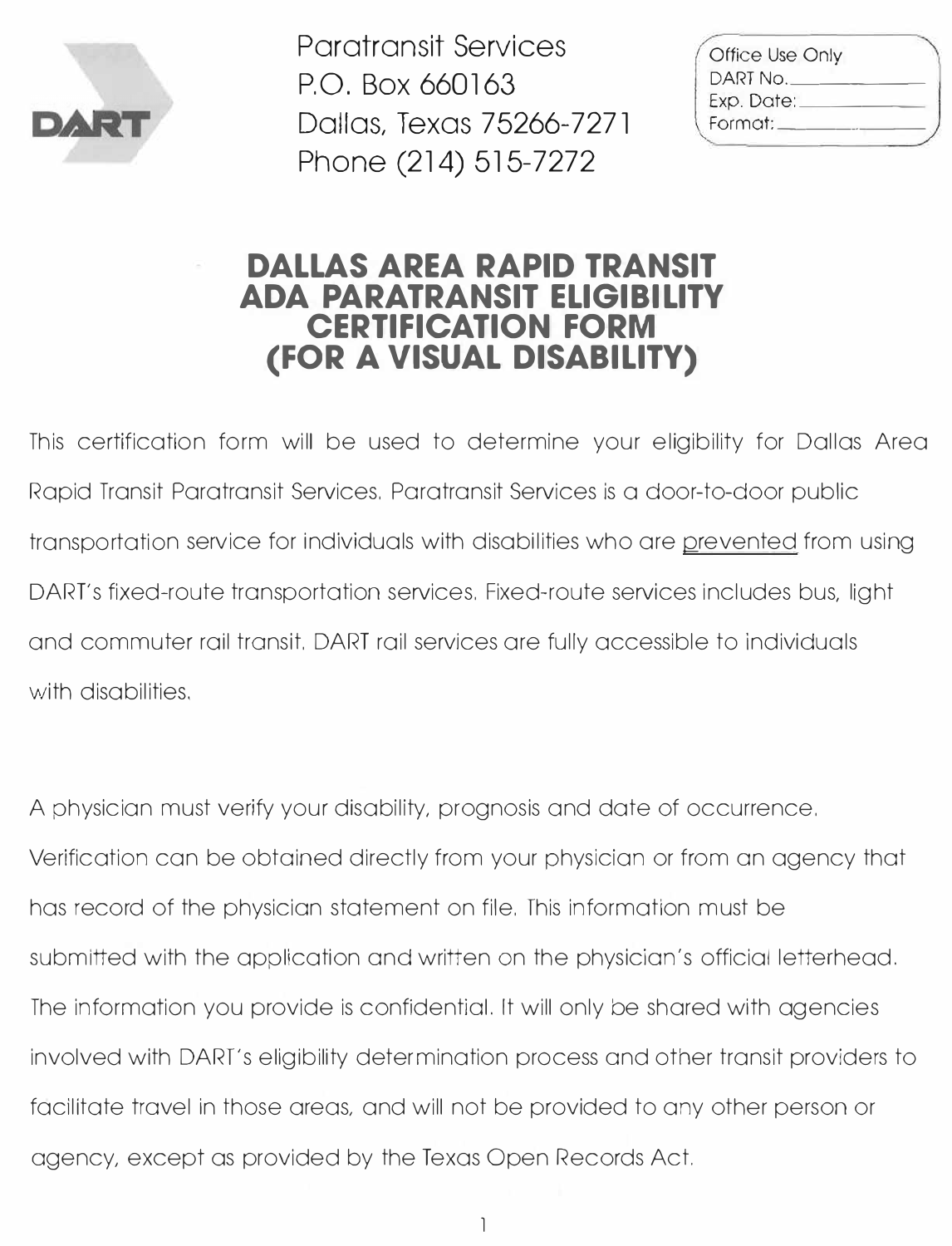Please read the following statements and check those which best describe what you believe is your ability to use DART bus or rail services without assistance. You may select more than one.

When are you unable to independently use DART bus or rail services?

- I can use DART bus or rail service for some trips, but not other times because  $\Box$ there are barriers that prevent me from using the system.
- I use the bus or rail service frequently, П
- $\Box$  I have difficulty understanding and remembering all of the things I would have to do to find my way to and from the bus.
- I believe I could learn to ride the bus, if someone taught me.
- $\Box$  I have difficulty or cannot climb stairs and can only board a DART vehicle if it has a lift.
- $\Pi$  I have a visual disability which prevents me from ever getting to and from the bus, even with training.
- The severity of my disability can change from day to day. I can ride the bus  $\mathbf{L}$ only when 1 am feeling well,
- $\Box$  I can never use the bus by myself.
- $\Box$  I can get to and from the bus if the distance is not too great and the route is barrier-free,
- I am not able to use the bus or rail for other reasons. (Please explain):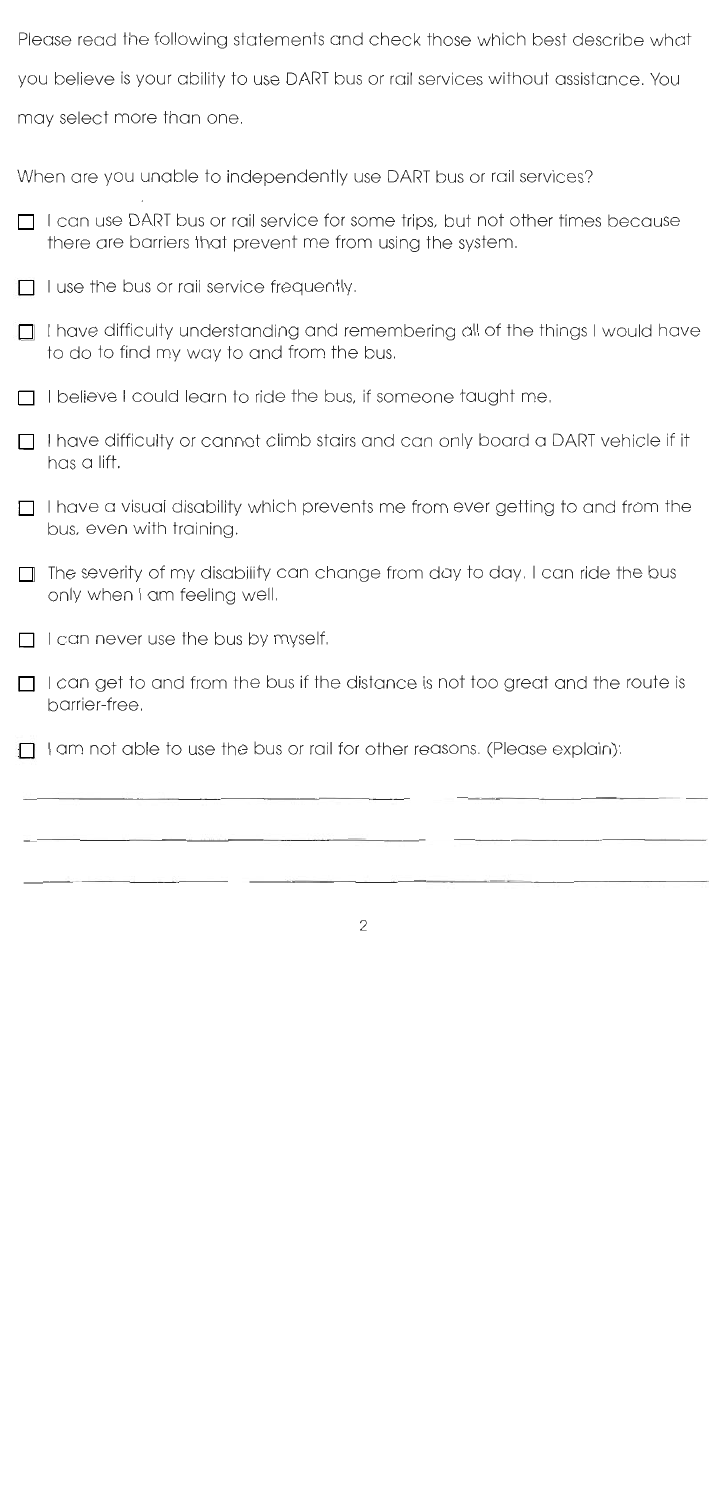### **PART I** - **General Information to be completed by Applicant (please print or type)**

| Last Name             | <b>First Name</b>                                               |                   | Mid. Initial        | Male / Female         |
|-----------------------|-----------------------------------------------------------------|-------------------|---------------------|-----------------------|
| <b>Street Address</b> |                                                                 | Building/Apt. No. |                     | <b>Apartment Name</b> |
| City or Town          |                                                                 | State             |                     | Zip                   |
| Home Phone            | <b>Work Phone</b>                                               |                   | Social Security No. | Date of Birth         |
|                       | If this is a "Gated Community," please provide gate code____    |                   |                     |                       |
|                       | If you have a Paratransit I.D. Card, please provide I.D. number |                   |                     |                       |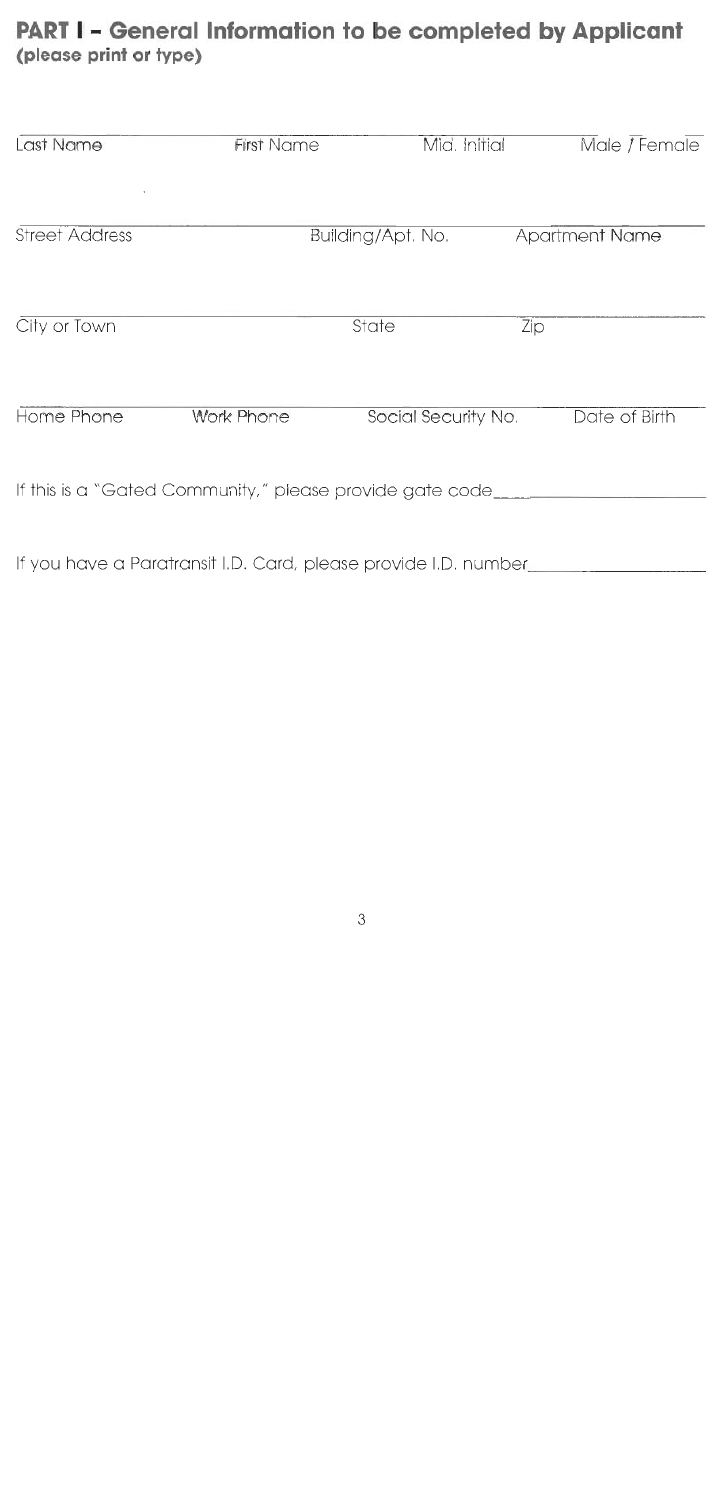## **PART II** - information **on disability and mobility equipment**

Please attach a Visual Acuity Statement from your eye doctor to verify legal blindness.

|    | 1. Name of Eye Disease/Condition________                                                                                                                                                                                                          |
|----|---------------------------------------------------------------------------------------------------------------------------------------------------------------------------------------------------------------------------------------------------|
|    |                                                                                                                                                                                                                                                   |
| 2. | My vision is worse during these conditions:<br>$\Box$ Bright sunlight<br>Dimly lit or shaded places<br>[ Night time<br>See the same in different lighting conditions<br>I have no vision at all                                                   |
| 3. | My eye condition is considered to be:<br>Stable                                                                                                                                                                                                   |
|    |                                                                                                                                                                                                                                                   |
| 4. | I use the following mobility aids when I walk outdoors: (Check all that apply)<br>Sighted (person) Guide<br><b>Long White Cane</b><br>Guide dog<br><b>Optical devices</b> (telescope, light, special glasses, etc.)<br>Other<br>None of the above |
|    | 5. I can easily see steps.<br>$\Box$ Yes<br>No<br>Sometimes, explain et al. and the state of the state of the state of the state of the state of the state of the                                                                                 |
| 6. | While waiting to board my bus, I can see bus route numbers on the buses.<br>Yes<br>No                                                                                                                                                             |
| 7. | I can find my destination without assistance.<br>Yes                                                                                                                                                                                              |

- 0 No
- Sometimes, explain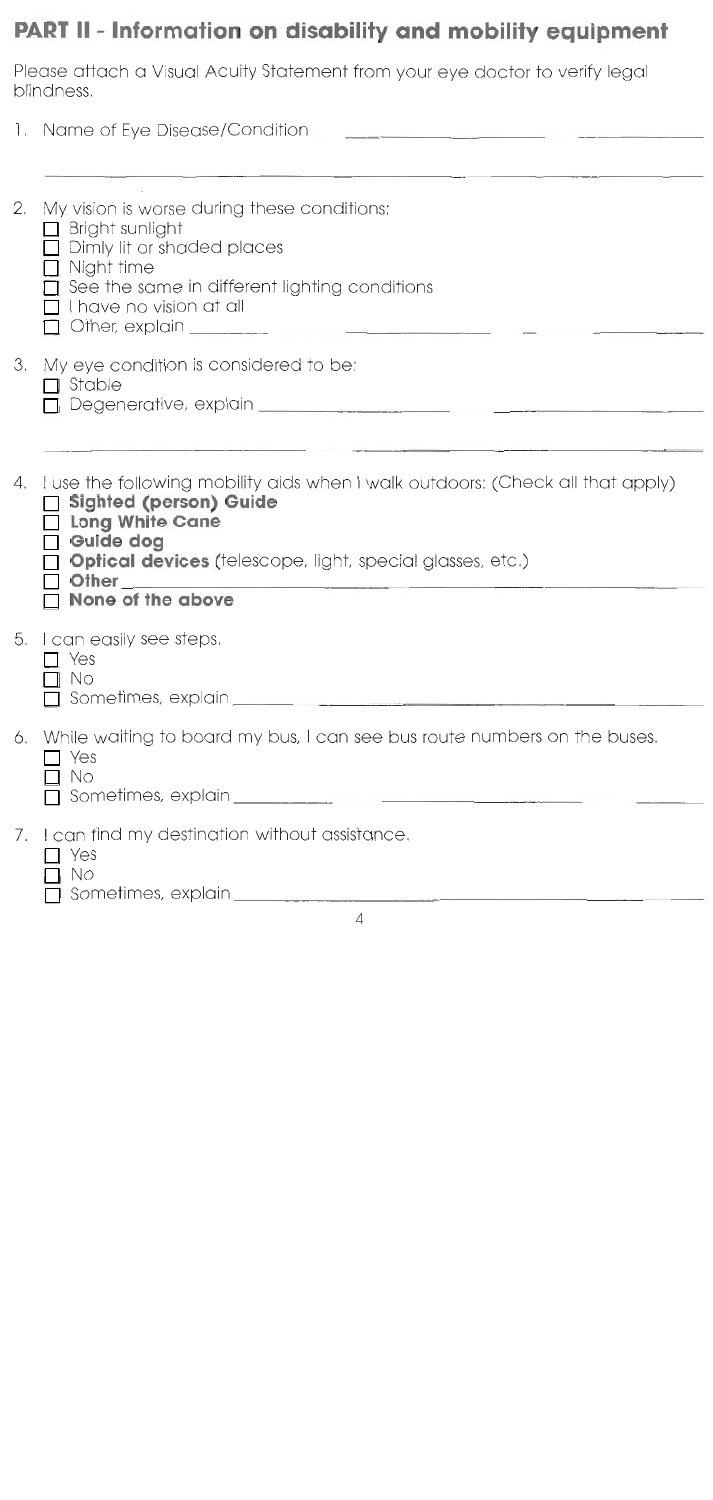| 8. | My hearing is normal<br>Yes<br>Νo<br>If no, please describe your functional hearing problems |
|----|----------------------------------------------------------------------------------------------|
|    | a) I can easily hear the bus drivers' announce when they:                                    |
|    | Announce bus routes when I stand outside the bus<br>Yes<br>No<br>$\sqcap$ Sometimes          |
|    | Announce bus stops when I am inside the bus                                                  |

- Announce bus stops when I am inside the bus
- 7 Yes T No
- **□** Sometimes
- b) I can hear traffic well enough to be safe crossing streets consistently
	- $\Box$  Yes
	- No
	- Sometimes

# **PART III - Information about your current use of local bus and rail services**

What is the closest bus stop or rail station to your home?

2. Which bus routes or rail stations serve your neighborhood?

- Do you currently use the bus or rail services?
	- $\Gamma$  Yes
	- u No
	- **Sometimes**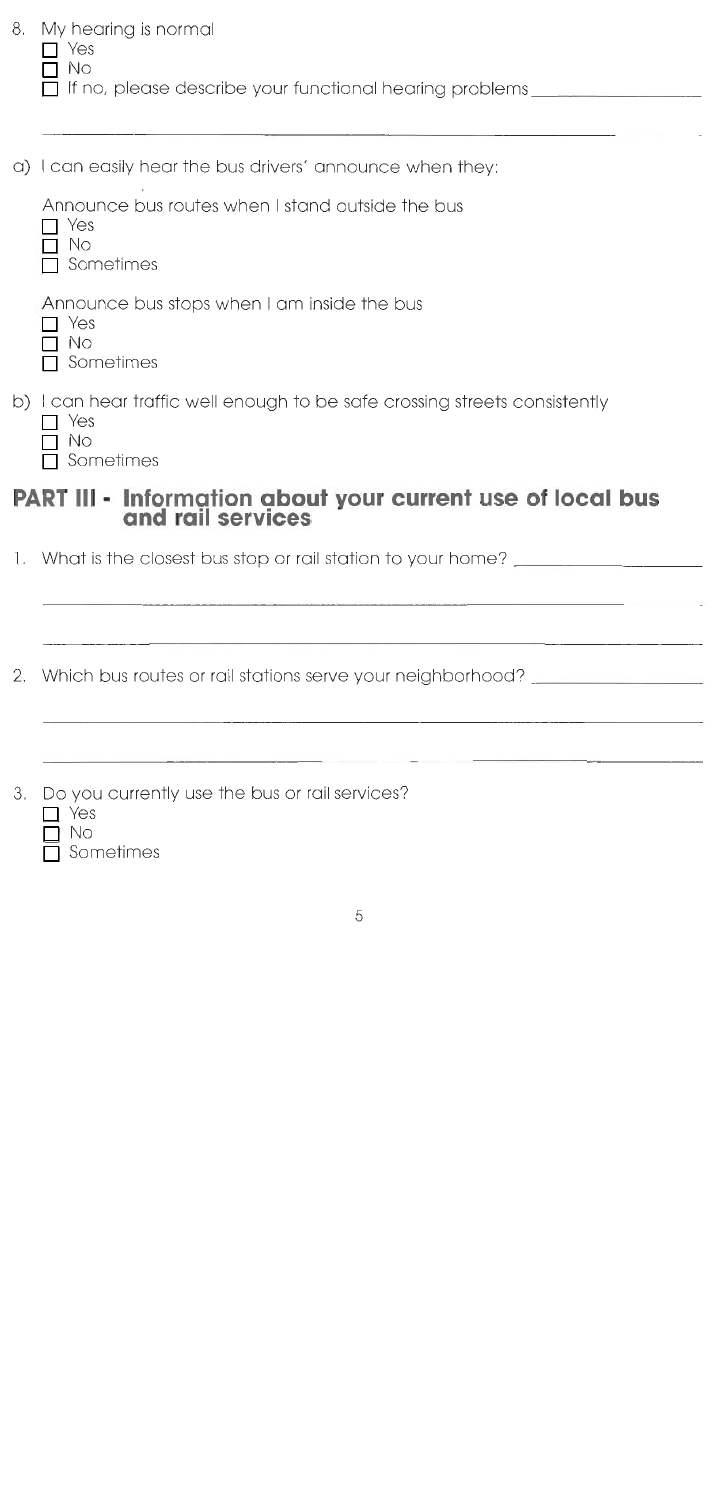- a) Which bus routes or rail lines do you use? (List all routes) b) Where do you go on the bus or rail services? (List all destinations) c) Do you need the assistance of another person? (Check one) Always  $\Box$  Sometimes **□** Never d) Can you walk to the bus stop without help? ∩ Yes  $\Box$  No  $\Box$  Sometimes e) How do you know when/where to get off the bus or rail vehicle?  $\Box$  I ask the driver to announce my stop  $\Box$  I ask another passenger to help me  $\Box$  I can see my stop from inside the bus or rail vehicle Other - please explain:
- 4. When was the last time you used the bus or rail service?
- 5, What is it about riding the bus or rail service that is most difficult for you? (Ex: I can't find my stop; the bus moves before I am seated, etc,) Please list as many things as you can think of:

6. What are the specific conditions of your disability which prevent you from using the bus or rail service? (Ex: I can't travel from the bus stop or rail station to my destination, it's difficult to find the right bus, etc.):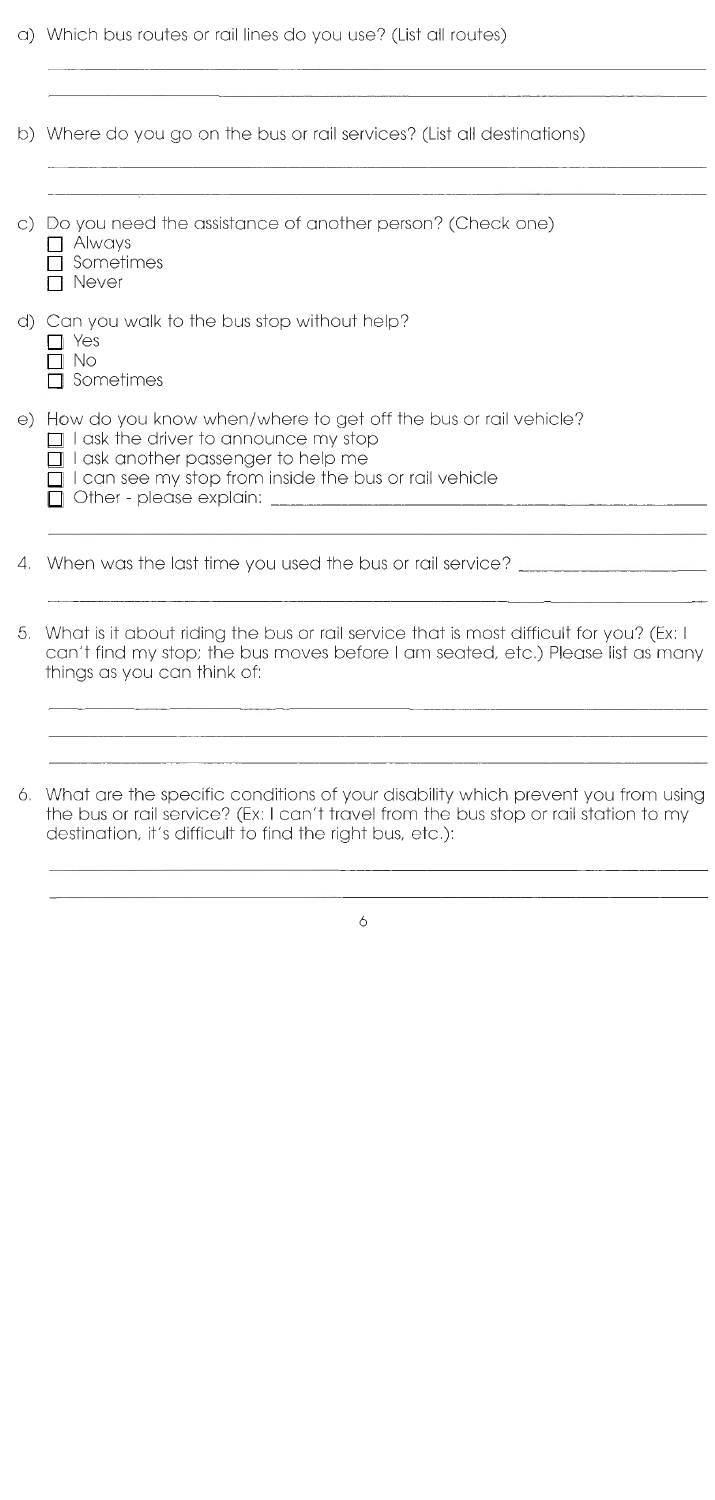*7,* Weather related considerations

Does the weather affect your ability to use DART'S bus or rail services? Yes

0 No

**Sometimes** 

## **PART IV - Orientation and Mobility Training**

1. Have you ever received orientation and mobility training

 $\Box$  Yes

 $\Box$  No

2, Did you receive instruction in bus or rail travel?

 $\Gamma$  Yes

 $\Box$  No

3. Did you successfully complete training?<br>  $\Box$  Yes

No

If YES, What route(s) did you learn?

What destinations did you learn?

If NO, do you think you would like to participate in mobility training?

<u> 1978 - Johann John B. Marie Barnett, amerikan p</u>

 $\Gamma$  Yes  $\Box$  No

## **PART V - Tell us about your ability to travel**

1, Can you walk outdoors alone?  $\Box$  Yes  $\Box$  No If YES, answer (a), (b), and (c), If NO, Skip to 2 a) On your own property?  $\Box$  Yes  $\Box$  No

b) To places within same block of residence?

 $\Box$  Yes

. No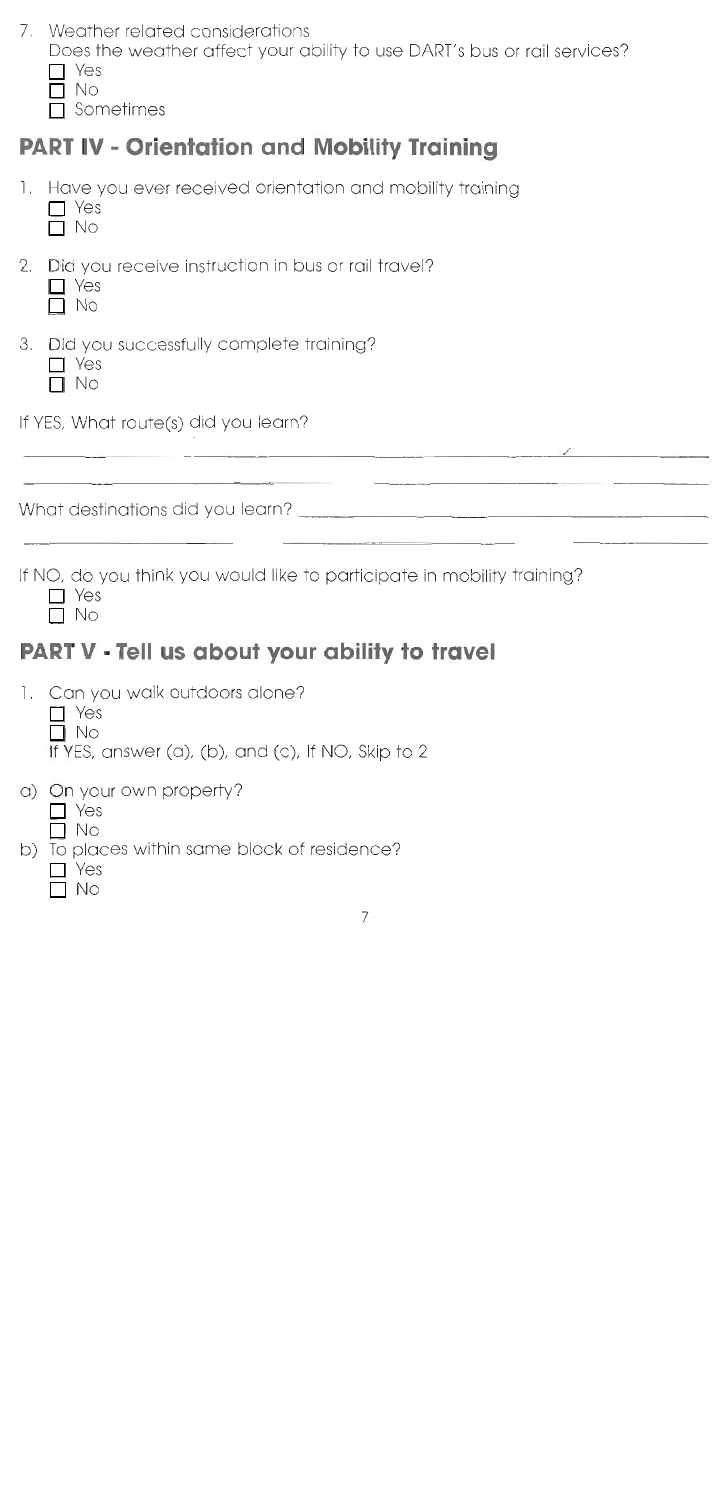|    | <b>Destination Address</b><br>Frequency of Travel<br>How you get there now                                                                                                                            |
|----|-------------------------------------------------------------------------------------------------------------------------------------------------------------------------------------------------------|
|    | <b>PART VI - Your current travel</b><br>Λ<br>List your 3-4 most frequent destinations and how you get there now?                                                                                      |
|    | c) At very busy intersections?<br>$\Box$ Yes<br>No<br>Sometimes                                                                                                                                       |
|    | b) At traffic lights:<br>Yes<br>No<br>Sometimes                                                                                                                                                       |
|    | a) At quiet streets with very little traffic? (stop signs or no traffic control)<br>Yes<br>No<br>Sometimes                                                                                            |
| 3. | Can you cross streets without help<br>Yes<br>No<br>Sometimes                                                                                                                                          |
|    | 2. If NO, (don't walk outdoors alone), why not? (check all that apply):<br>$\Box$ I have never been taught.<br>Environmental Barriers prevent me. (Ex: no sidewalks, very busy intersection,<br>etc.) |
|    | c) To places farther away?<br>Yes<br>No                                                                                                                                                               |